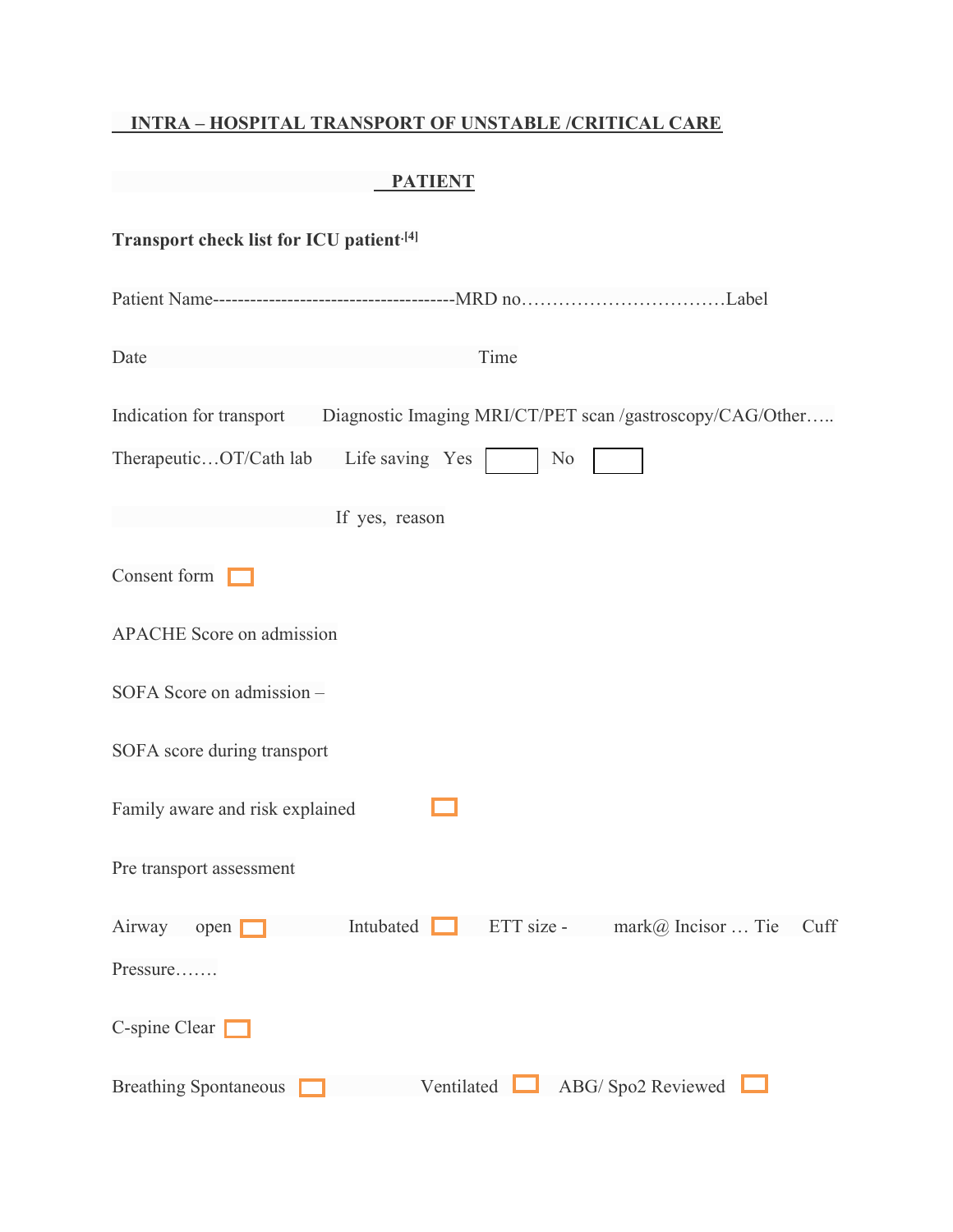### Circulation

| Intravenous line peripheral |           | Central | Secure/patent |
|-----------------------------|-----------|---------|---------------|
| Arterial line $NO \Box$     | Yes       | Secure  |               |
| Inotropic supports          |           |         |               |
|                             |           |         |               |
| Disability                  |           |         |               |
| $GCS -$                     |           |         |               |
| Sedated                     | paralyzed |         |               |

Sedation agitation score (RASS)

| $+4$ | Combative         |  |
|------|-------------------|--|
| $+3$ | Very agitated     |  |
| $+2$ | Agitated          |  |
| $+1$ | Restless          |  |
| 0    | Alert & Calm      |  |
| $-1$ | Drowsy            |  |
| $-2$ | Light sedation    |  |
| $-3$ | Moderate sedation |  |
| $-4$ | Deep sedation     |  |
| $-5$ | unarousable       |  |

| Pain score $-$ No pain | mild | moderate | severe |
|------------------------|------|----------|--------|
|                        |      |          |        |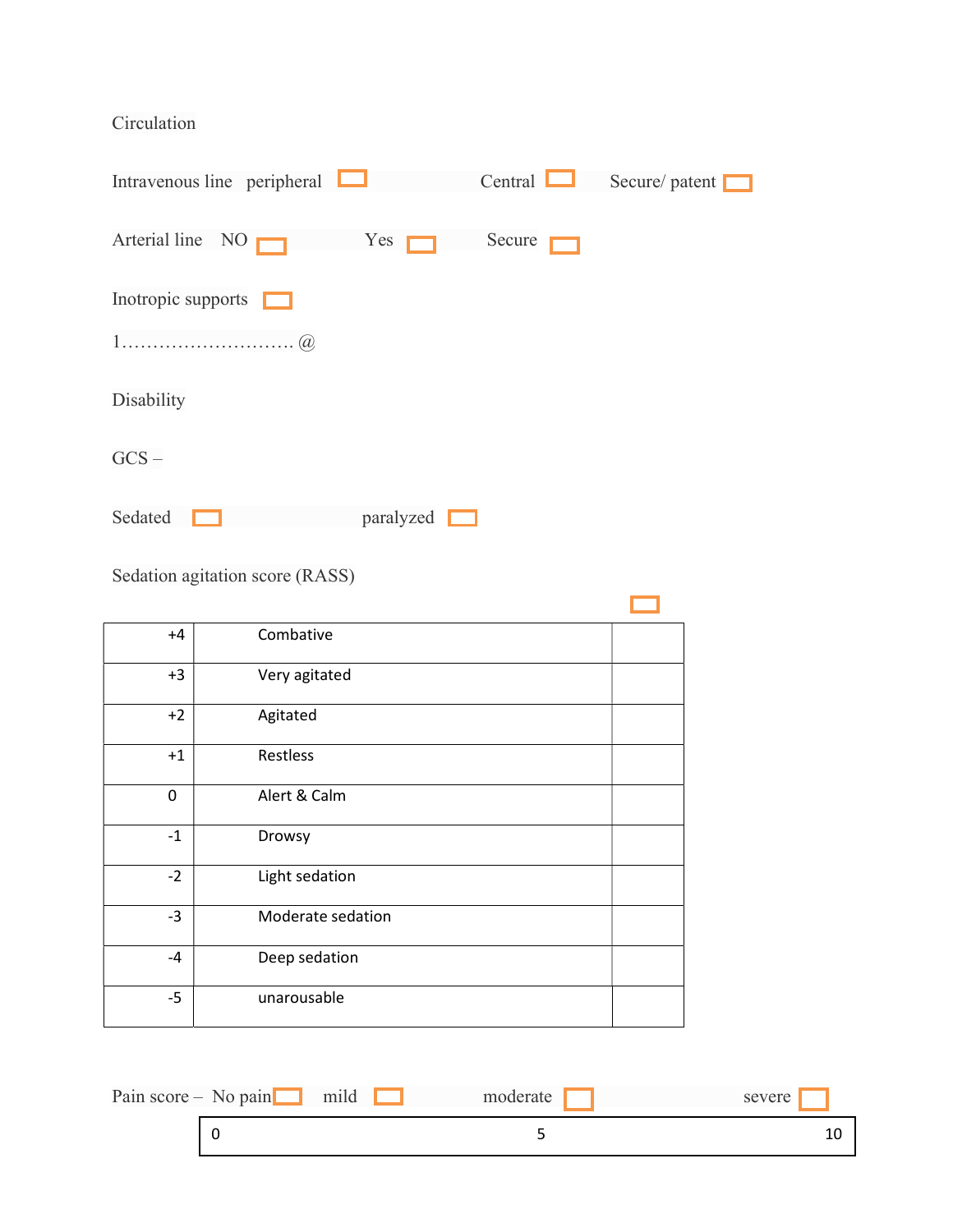## Exposure

| Drains Surgical drains           | ICD | EVD             | others |
|----------------------------------|-----|-----------------|--------|
| $ICD$ clamps $\Box$              |     |                 |        |
| Splints /wounds<br>$Yes, \Gamma$ | No  | Dressing intact |        |

# Monitoring during transport

| monitoring            | Pre transport | $@15$ min | @ 30 min | Post transport |
|-----------------------|---------------|-----------|----------|----------------|
| HR/Rhythm             |               |           |          |                |
| <b>Blood</b> pressure |               |           |          |                |
| Spo2/fio2             |               |           |          |                |
| GCS                   |               |           |          |                |
| Ventilatory           |               |           |          |                |
| Mode                  |               |           |          |                |
| Tidal volume          |               |           |          |                |
| PEEP                  |               |           |          |                |
| Fio <sub>2</sub>      |               |           |          |                |
| R.R                   |               |           |          |                |
| Infusion volume       |               |           |          |                |
| @ rate                |               |           |          |                |
| $1.$                  |               |           |          |                |
| 2.                    |               |           |          |                |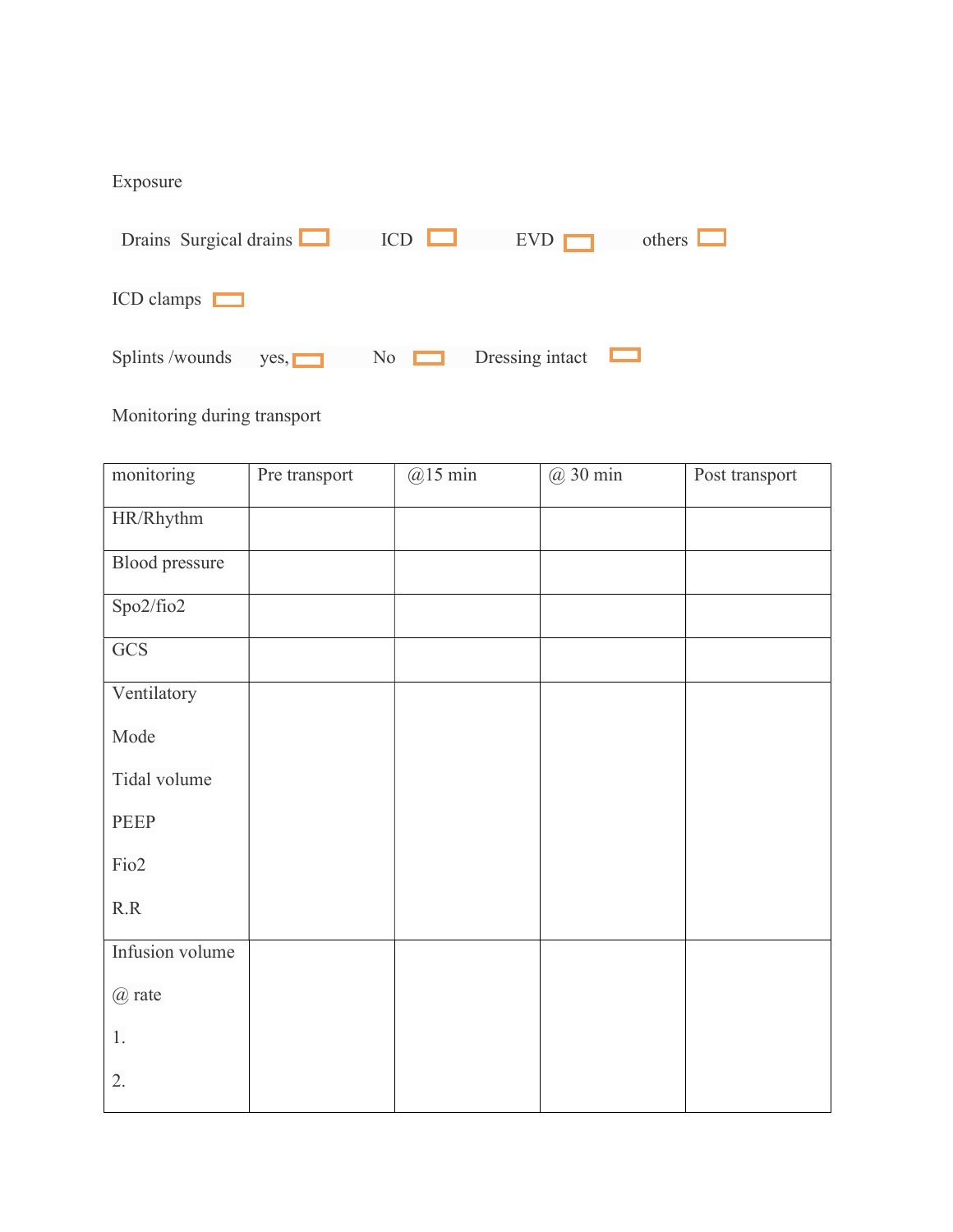| Medication |  |  |
|------------|--|--|
| given      |  |  |
| 1.         |  |  |
| 2.         |  |  |

| Transport complication | No         |
|------------------------|------------|
|                        | <b>Yes</b> |

If yes specify details –

Signature Nurse Doctor

(Doctor accompanying/Qualifications)- Tick

|                          | Student/consultant/paramedic |
|--------------------------|------------------------------|
|                          |                              |
| Time period of transport |                              |
|                          |                              |
| 08.00 hr-14.00 hrs       |                              |
|                          |                              |
| 14.00hr-20.00hrs         |                              |
|                          |                              |
| 20.00 $hr - 08.00$ hrs   |                              |
|                          |                              |
| Accompanied by (staff)   |                              |